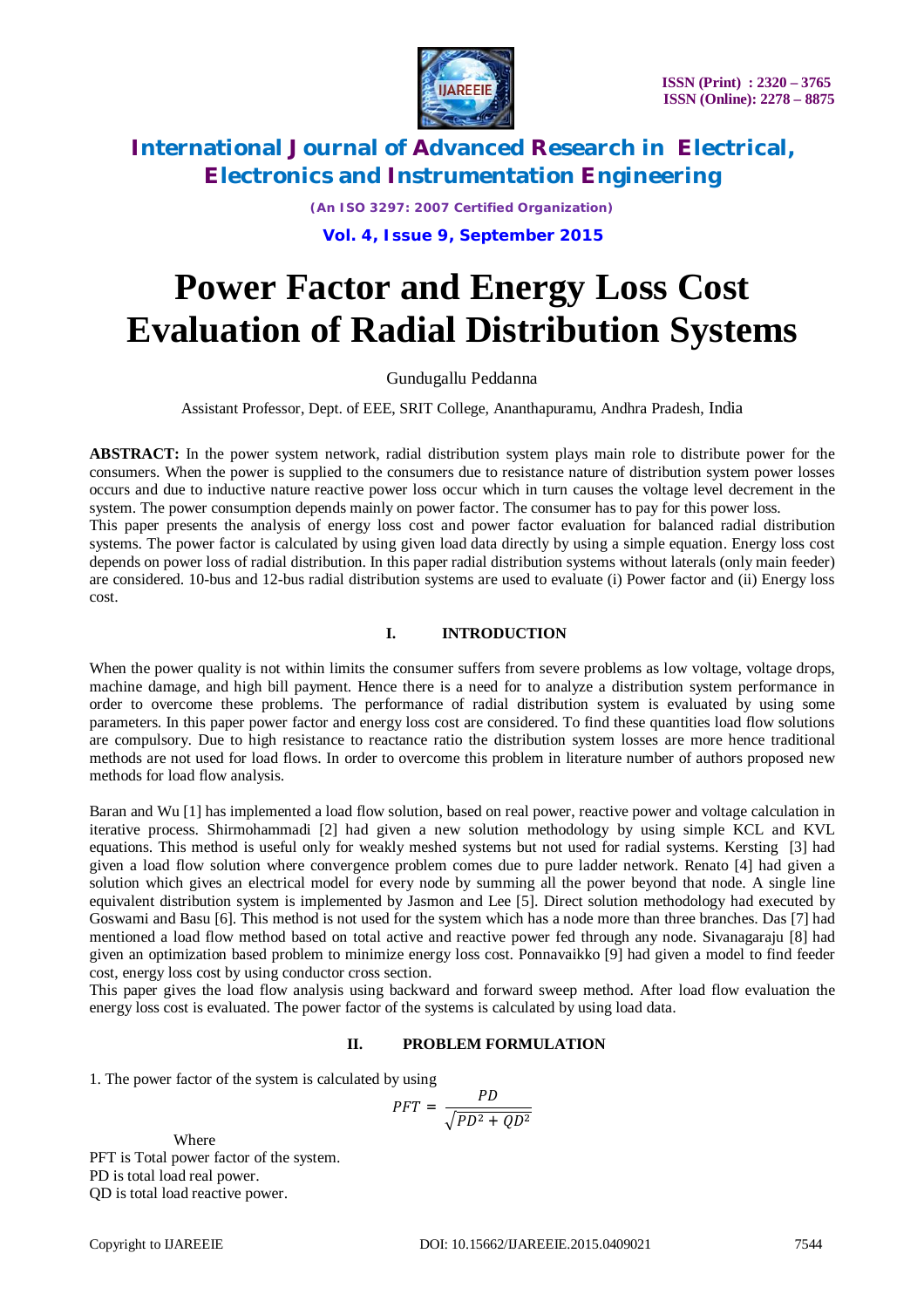

*(An ISO 3297: 2007 Certified Organization)*

# **Vol. 4, Issue 9, September 2015**

2. The energy loss cost is calculated by using  $ELC = PTL * anual power loss cost in $$ . Where ELC is Energy Loss Cost. PTL is Total Power Loss.

### **III. LOAD FLOW TECHNIQUE**

Consider a branch whose impedance is  $Z_i$ .



Figure 1: Single branch diagram

Where

V1 and V2 are voltages of bus-1 and bus-2.

P1 and Q1 are load real and reactive powers at bus-1.

P2 and Q2 are load real and reactive powers at bus-2.

R1 and X1 are resistance and reactance of branch-1.

1. Calculation of bus currents: Load current<sub>i</sub> = conj  $\left(\frac{Apparant power_i}{Burs voltage}\right)$ Bus voltage<sub>i</sub>)

Where

i is from 1 to number of total buses.

2. Calculation of branch currents:

branch current(i) = branch current(i + 1) + Load current(i + 1)

Where

i is from 1 to number of branches

3. Bus voltage: $v(i + 1) = v(i) - branch current(i) * R(i)$ 

Where

i is from 1 to number of buses.

4. Total real power loss:  $\sum branch \ current(i)^2 * R(i)$ 

5. Total reactive power loss:  $\sum branch \ current(i)^2 * X(i)$ 

Where

i is from 1 to number of branches.

### **IV. RESULTS AND DISCUSSIONS**

Here power factor and energy loss cost are evaluated by considering two test systems which have radial nature without laterals and sub laterals. 10-bus and 12-bus radial distribution systems are considered. Assume annual cost of power loss as  $168 \frac{\xi}{(kW - year)}$ .

# **Test system-1: 10-bus RDS (Radial Distribution System)**

The 10-bus radial distribution system BASEKVA is 100 and BASEKV is 23 [10].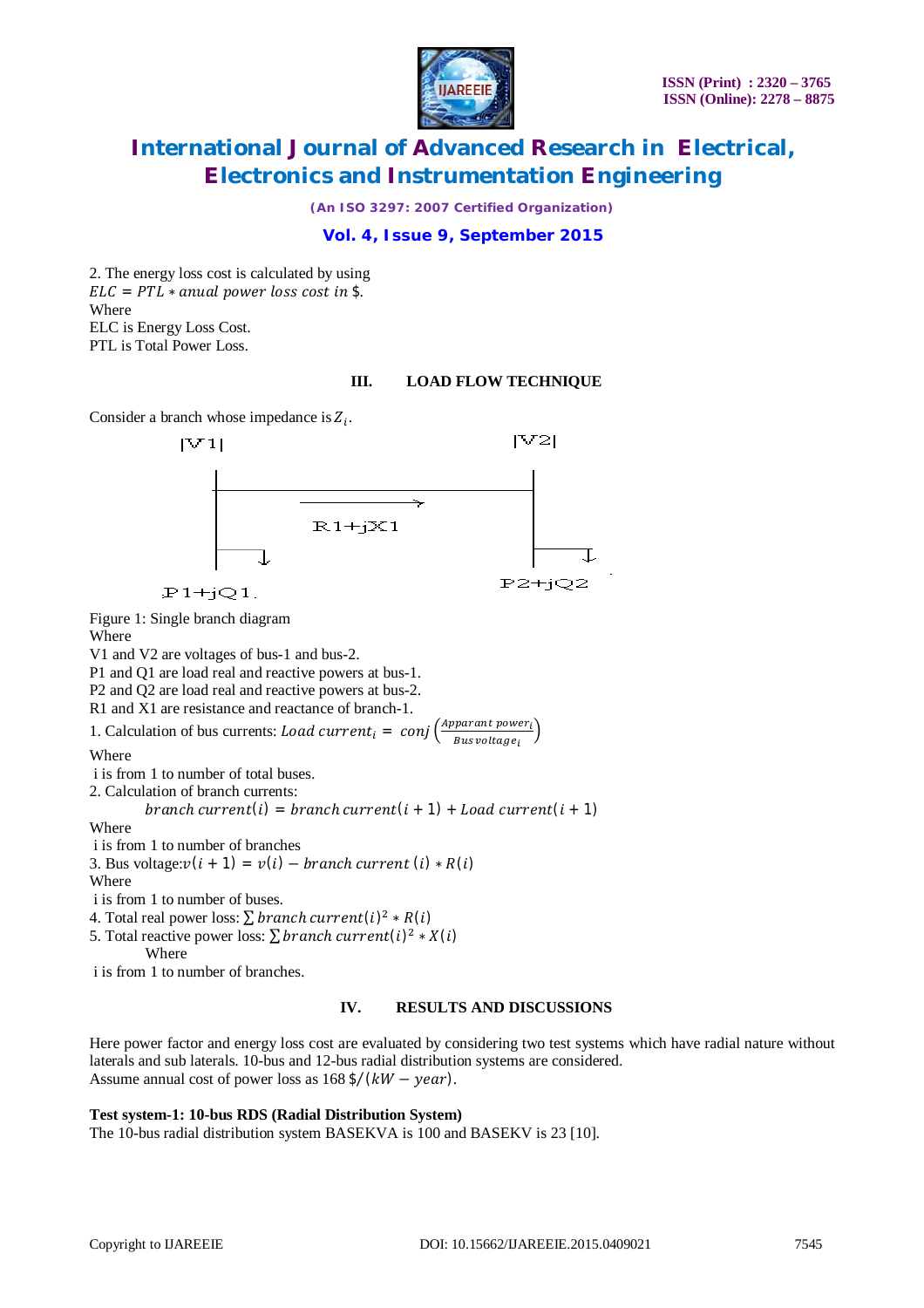

*(An ISO 3297: 2007 Certified Organization)*

# **Vol. 4, Issue 9, September 2015**

#### **The power loss results:**

Table-1: The branch power loss results of 10-bus radial distribution system.

| Branch number               | Branch real power loss (p.u.) |
|-----------------------------|-------------------------------|
|                             | 0.0005                        |
| $\mathcal{D}_{\mathcal{L}}$ | 0.0000                        |
|                             | 0.0018                        |
|                             | 0.0011                        |
|                             | 0.0019                        |
|                             | 0.0005                        |
|                             | 0.0008                        |
|                             | 0.0009                        |
|                             | 0.0004                        |

Table-1 describes the power loss of each branch. It is observed that the total real power loss is 988.4983 kW. The minimum branch power loss occurred at branch-2. The maximum power loss occurred at branch-5.





Figure 2 gives the details of branch power losses in 10-bus radial distribution system. The maximum branch power losses are at branch-5. The minimum branch losses are at bus-2.

Power factor of 10-bus radial distribution system is 0.9472. The total energy loss cost of 10-bus radial distribution system is  $166067.7225$  \$/( $kW - year$ ).

#### **Test system-2: 12-bus RDS**

The BASEMVA and BASEKV of 12-bus radial distribution system are 10 and 11 [7].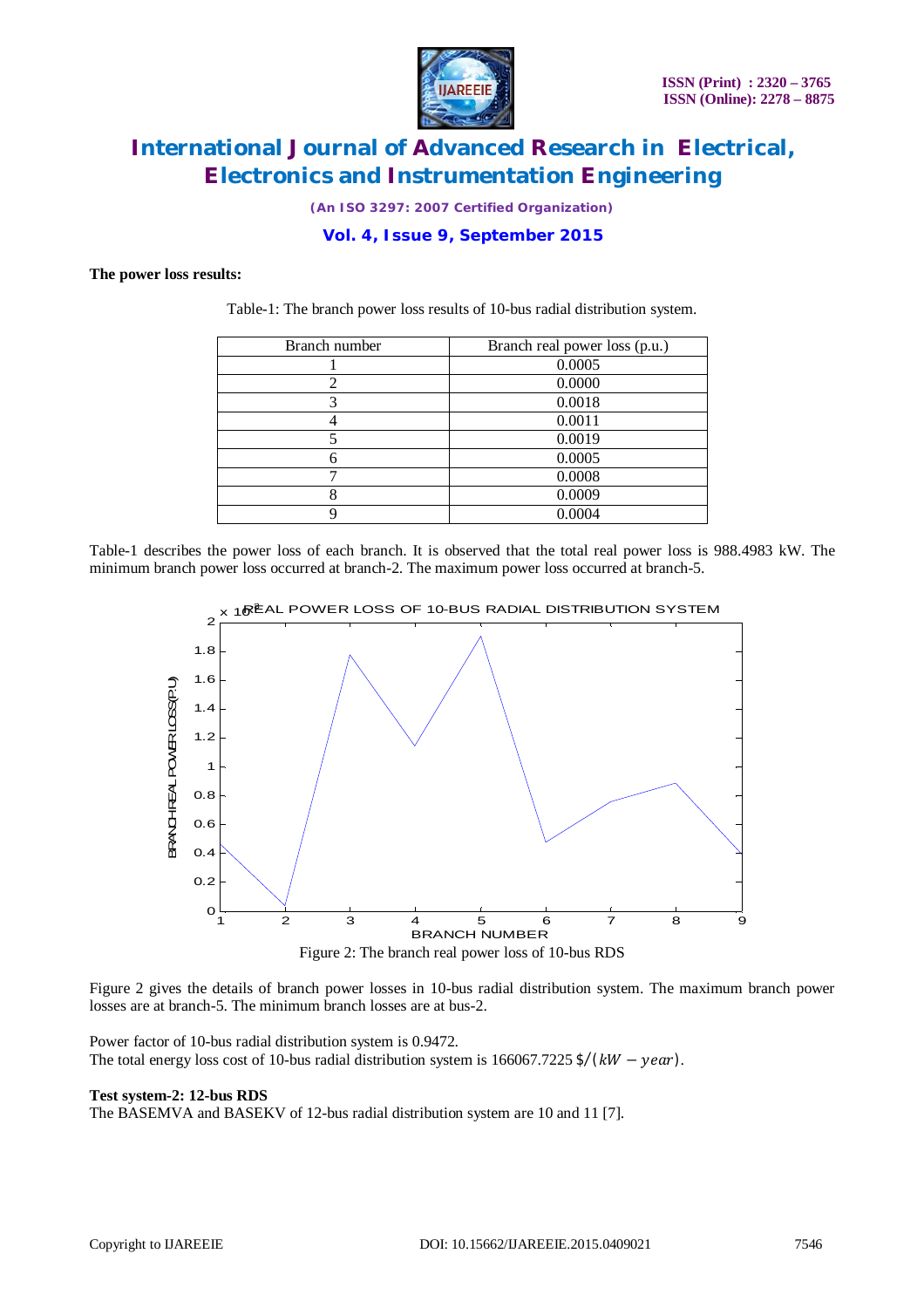

*(An ISO 3297: 2007 Certified Organization)*

# **Vol. 4, Issue 9, September 2015**

#### **The power loss results:**

Table-2: The branch real power loss results of 12-bus radial distribution system.

| Branch number  | Branch real power loss $(p.u.)*10^2-3$ |
|----------------|----------------------------------------|
|                | 0.3417                                 |
| $\mathfrak{D}$ | 0.2747                                 |
| 3              | 0.3980                                 |
|                | 0.4220                                 |
|                | 0.1148                                 |
| 6              | 0.0906                                 |
|                | 0.2277                                 |
| 8              | 0.1573                                 |
| 9              | 0.0368                                 |
| 10             | 0.0071                                 |
|                | 0.0005                                 |

Table-2 gives the details of branch power losses at each branch. The branch-4 is having the more power loss and the branch-11 contains minimum power loss. The total real power loss is 20.7120 kW.



<sub>X 10</sub>REAL POWER LOSS OF 12-BUS RADIAL DISTRIBUTION SYTEM

Figure 3 analyses the branch power loss at each branch of 12-bus radial distribution system. From the figure 3 it is clear that the maximum power loss occurred at branch-4 and minimum power loss occurred at branch -11.

Power factor of 12-bus radial distribution system is 0.7318. The total energy loss cost is  $3479.6184 \frac{1}{*(kW* - year)}$ .